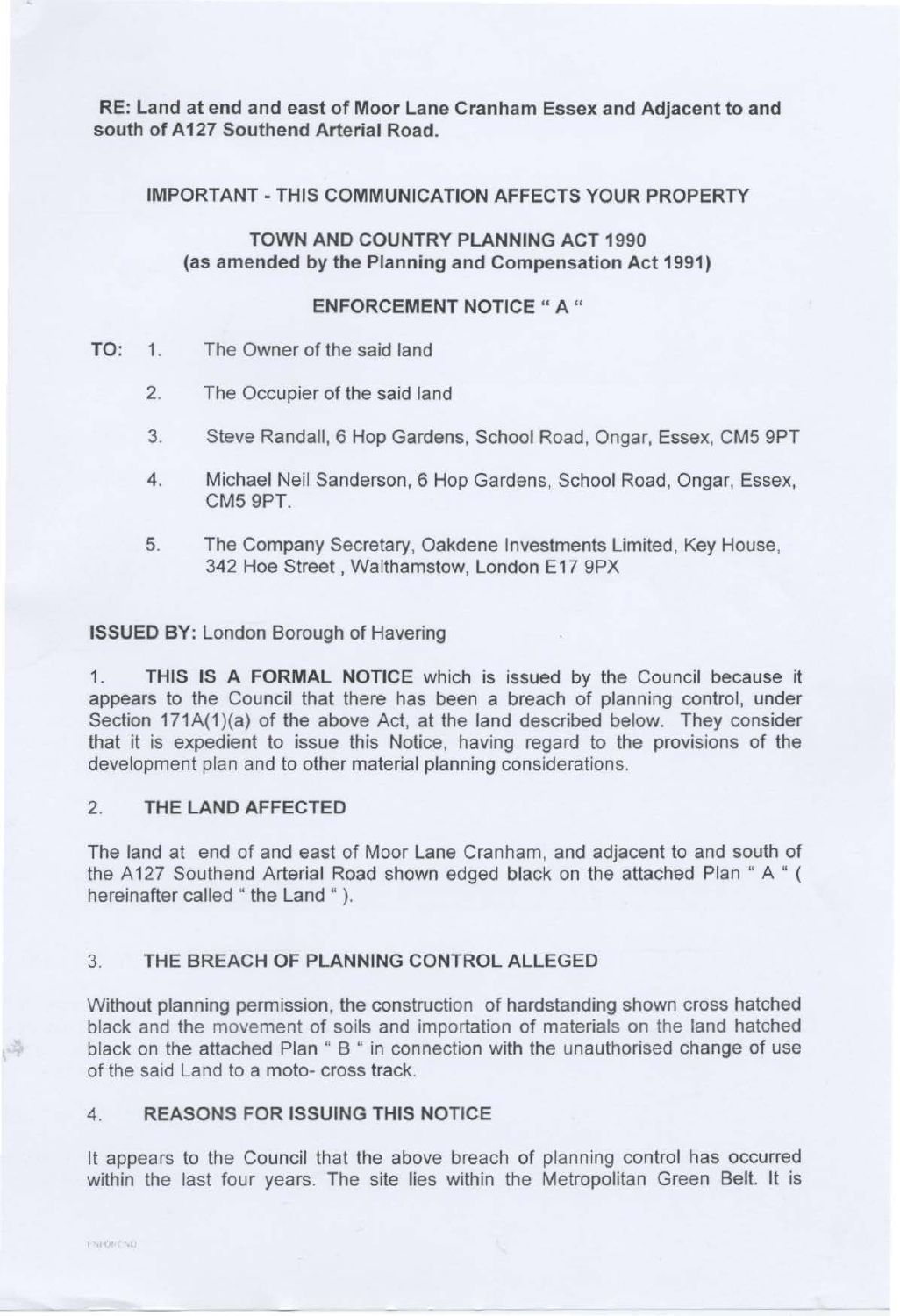contrary to development plan policies and harmful to the visual amenities of the area.

In making its decision to issue this Notice the Council considered that the hardstanding and the movement of soils and importation of materials, is inappropriate development causing harm to the openness of the Green Belt and it is contrary to development plan policies. It is contrary to the objectives of Planning Policy Guidance Note 2 : Green Belts, and contrary to Policy DC45 of the Local Development Framework. Policy DC45 is consistent with the Government's advice on Green Belts which similarly identifies appropriate uses within the Green Belt. Green Belt policy and guidance confirm that planning permission should only be given if such identified harm is clearly outweighed by very special circumstances . In this case, the hard surfaced area appears to be for the purpose of enabling expansion of the site for commercial purposes which includes the current unlawful use of the land for the purposes of use as a moto-cross track. The hardstanding to accommodate the unlawful use has a detrimental impact upon views into the site, its openness and thereby the site's contribution to the Green Belt.

# 5. **WHAT YOU ARE REQUIRED TO DO**

(i) Remove the unauthorised hardstanding associated with the unauthorised use located in the area cross hatched black on the attached Plan " B "

Time for compliance: 3 months from the effective date of this notice.

(ii) Remove the unauthorised imported soils, earth mounding and banking from the area hatched black on the attached Plan " B ", and reinstate excavations to achieve an approximately level site in the area hatched black on the attached Plan " B "

Time for compliance: 3 months from the effective date of this notice

(iii) Remove from the Land all rubbish, rubble, building materials machinery, apparatus, equipment brought onto the Land associated with the unauthorised development and resulting from compliance with (i) to (ii) above.

Time for compliance: 3 months from the effective date of this notice.

(v) Restore the Land to its former condition by restoring it to open rural naturally seeded land

Time for compliance: 3 months from the effective date of this notice

# 6. **WHEN THIS NOTICE TAKES EFFECT**

3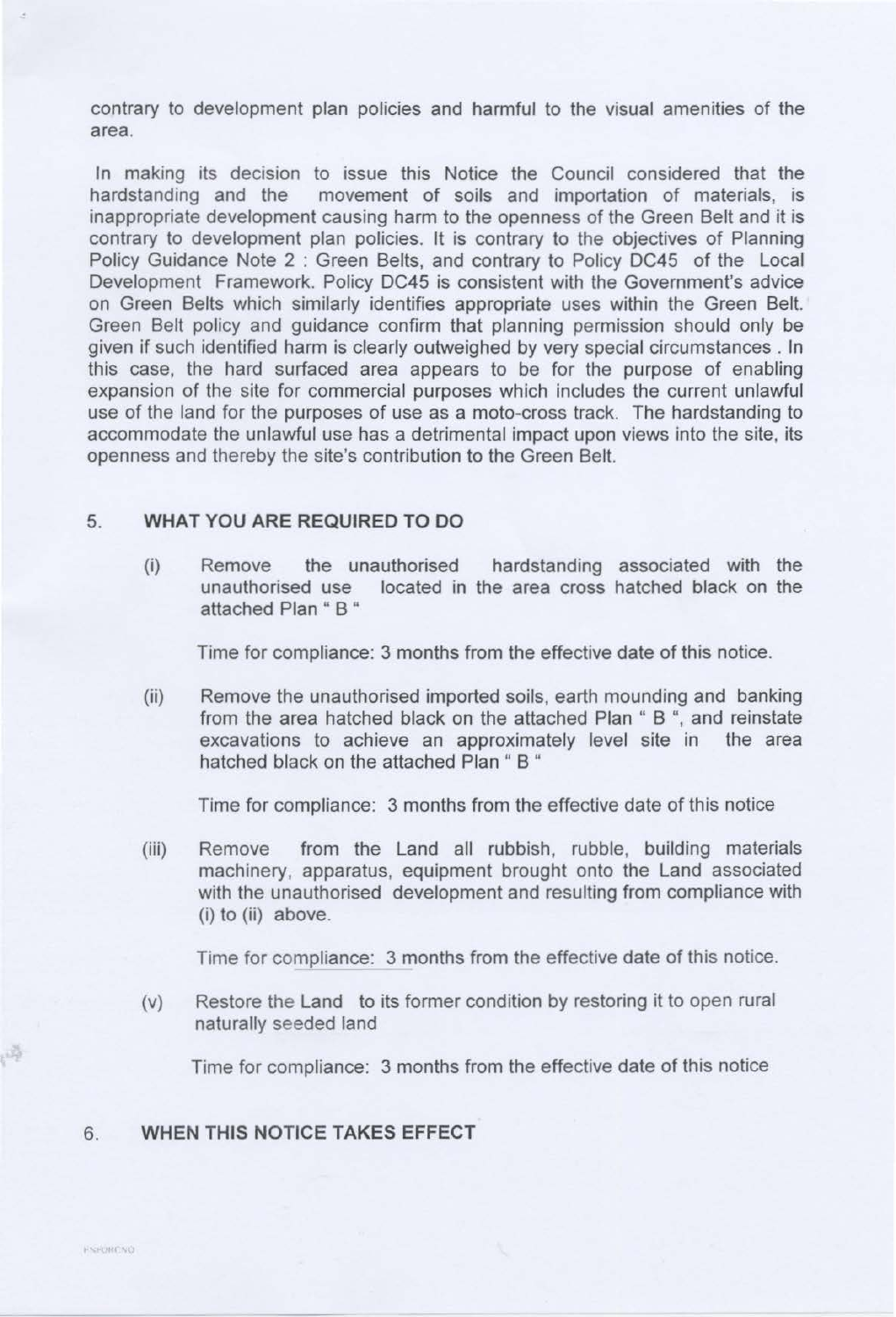This Notice takes effect on  $20<sup>th</sup>$  July 2009, unless an appeal is made against it beforehand

Dated:  $\int$   $\mu_{\ell}$  2009

Signed:

Authorised Officer

on behalf of London Borough of Havering Town Hall Main Road Romford RM1 380

#### **YOUR RIGHT OF APPEAL**

You can appeal against this Enforcement Notice to the Secretary of State by 20<sup>th</sup> July 2009. Further details are given on the information sheet from the Planning Inspectorate which accompanies this Notice. The enclosed booklet "Enforcement Appeals - A guide to procedure" also sets out your rights.

# **WHAT HAPPENS IF YOU DO NOT APPEAL**

If you do not appeal against this Enforcement Notice, it will take effect on 20<sup>th</sup> July 2009 and you must then ensure that the required steps for complying with it, for which you may be held responsible, are taken within the period specified in the Notice.

**FAILURE TO COMPLY WITH AN ENFORCEMENT NOTICE WHICH HAS TAKEN EFFECT CAN RESULT IN PROSECUTION AND/OR REMEDIAL ACTION BY THE COUNCIL.** 

3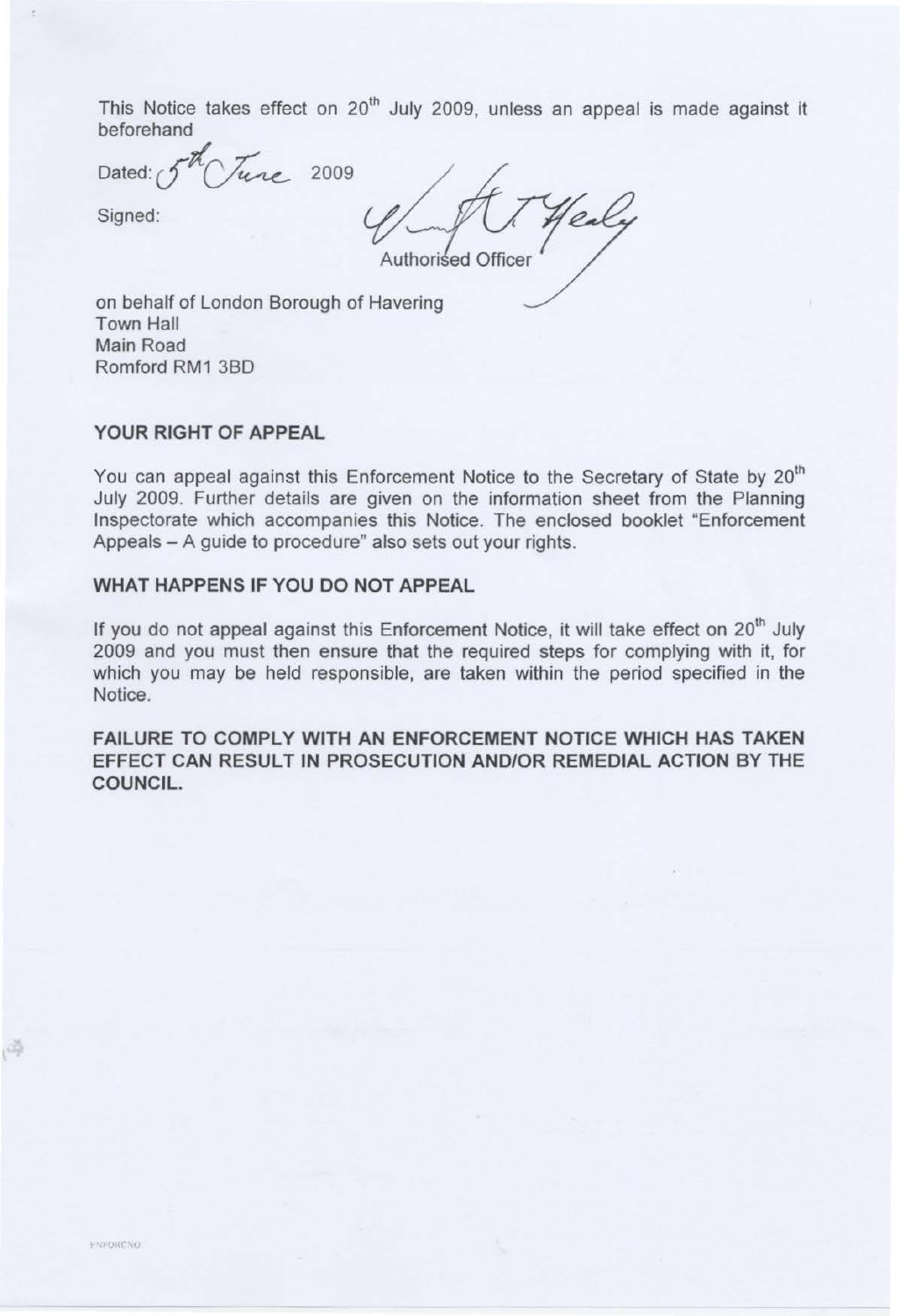## **EXPLANATORY NOTES**

#### **STATUTORY PROVISIONS**

A copy of Sections 171A, 1718 and 172 to 177 of the Town and Country Planning Act 1990 (as amended) is enclosed with this Notice.

## **YOUR RIGHT OF APPEAL**

Any appeal must be in writing and received, or posted (with the postage paid and properly addressed) in time to be received in the ordinary course of the post, by the Secretary of State before 20<sup>th</sup> July 2009.

If you intend to appeal this Notice you should follow instructions given on the information sheet from the Planning Inspectorate which accompanies this Notice.

#### **GROUNDS OF APPEAL**

Under section 174 of the Town and Country Planning Act 1990 (as amended) you may appeal on one or more of the following grounds :

- (a) that, in respect of any breach of planning control which may be constituted by the matters stated in the notice, planning permission ought to be granted or, as the case may be, the condition or limitation concerned ought to be discharged;
- (b) that those matters have not occurred;
- (c) that those matters (if they occurred) do not constitute a breach of planning control;
- (d) that, at the date when the notice was issued, no enforcement action could be taken in respect of any breach of planning control which may be constituted by those matters;
- (e) that copies of the enforcement notice were not served as required by section 172;
- (f) that the steps required by the notice to be taken, or the activities required by the notice to cease, exceed what is necessary to remedy any breach of planning control which may be constituted by those matters or, as the case may be, to remedy any injury to amenity which has been caused by any such breach;
- (g) that any period specified in the notice in accordance with section 173(9) falls short of what should reasonably be allowed.

Not all these grounds may be relevant to you.

## **PLANNING APPLICATION FEE**

Should you wish to appeal on ground (a) - that planning permission should be granted for the unauthorised development - then a fee of£ 1870. 00 is payable both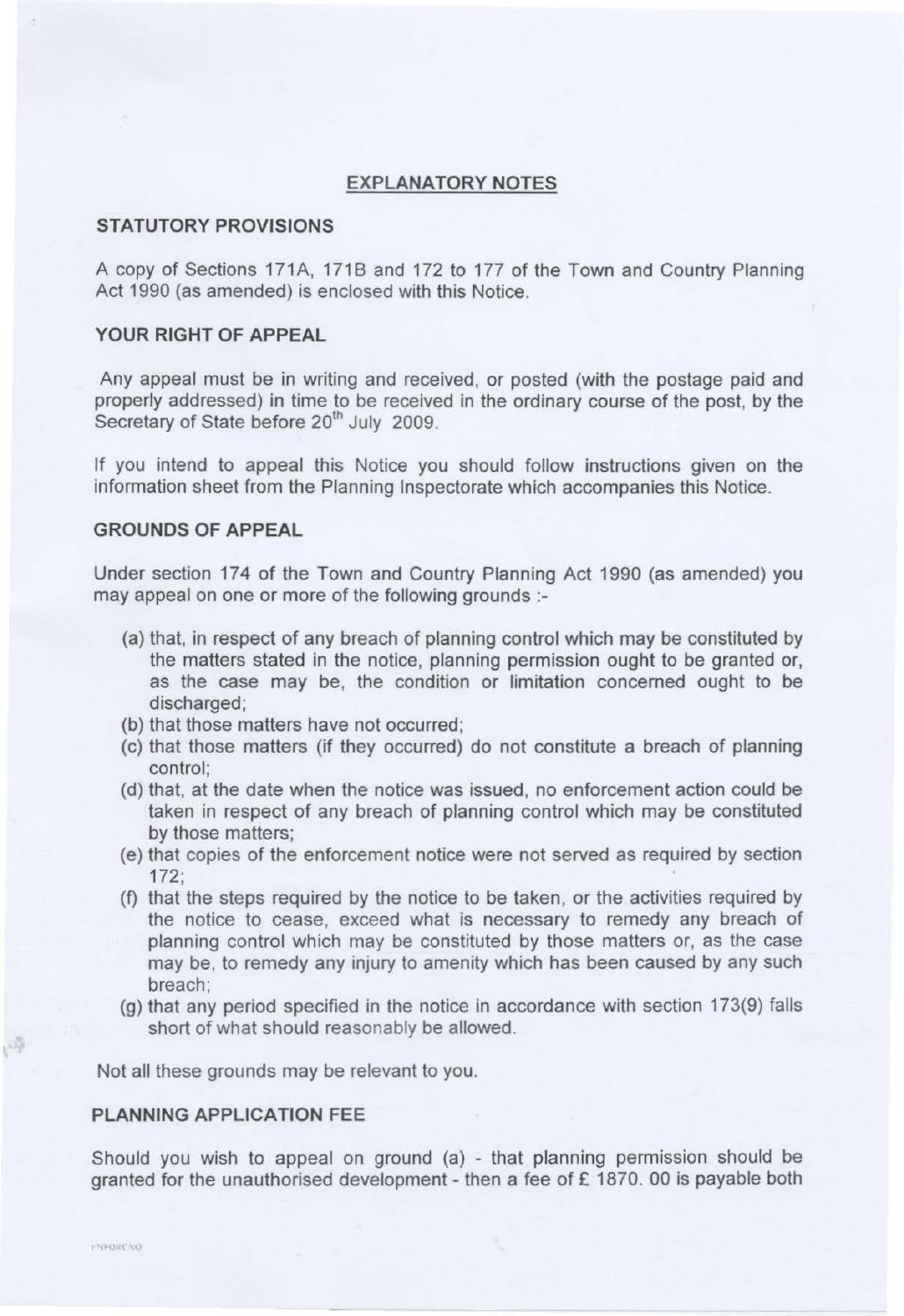to the Secretary of State and to the Council, making the total fees payable £ 3740.00 . If the fees are not paid then that ground of appeal will not be valid.

# **STATEMENT ON GROUNDS OF APPEAL**

You must submit to the Secretary of State, either when giving notice of appeal or within 14 days from the date on which the Secretary of State sends a notice so requiring , a statement in writing specifying the grounds on which you are appealing against the enforcement notice and stating briefly the facts on which you propose to rely in support of each of those grounds.

## **RECIPIENTS OF THE ENFORCEMENT NOTICE**

The names and addresses of all the persons on whom the Enforcement Notice has been served are:

- 1. The Owner of the said land
- 2. The Occupier of the said land
- 3. Steve Randall, 6 Hop Gardens, School Road, Ongar, Essex CM5 9PT.
- 4. Michael Neil Sanderson, 6 Hop Gardens, School Road, Ongar, Essex, CM5 9PT.
- 5. The Company Secretary, Oakdene Investments Limited, Key House, 342 Hoe Street, Walthamstow, London E17 9PX.

i,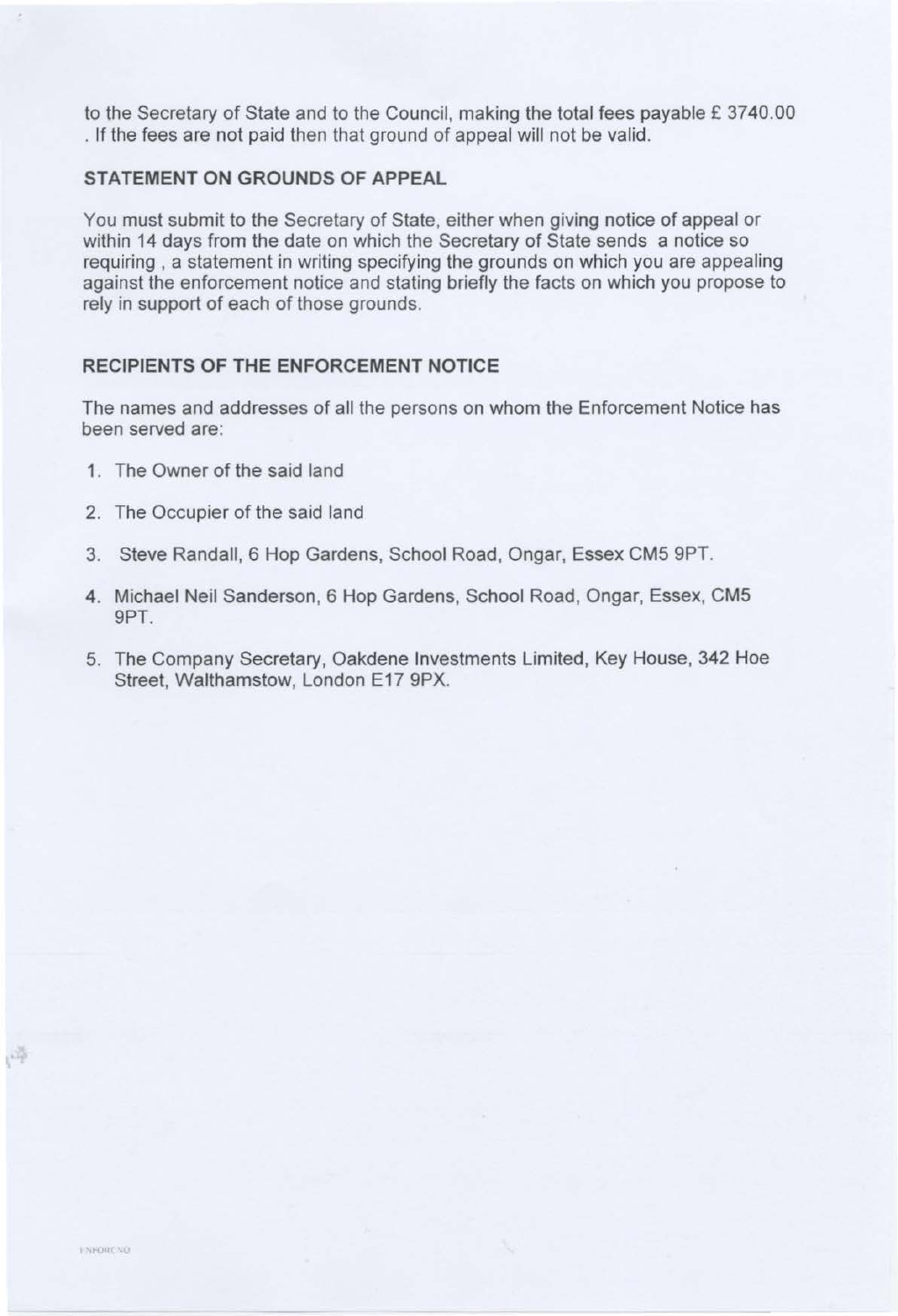